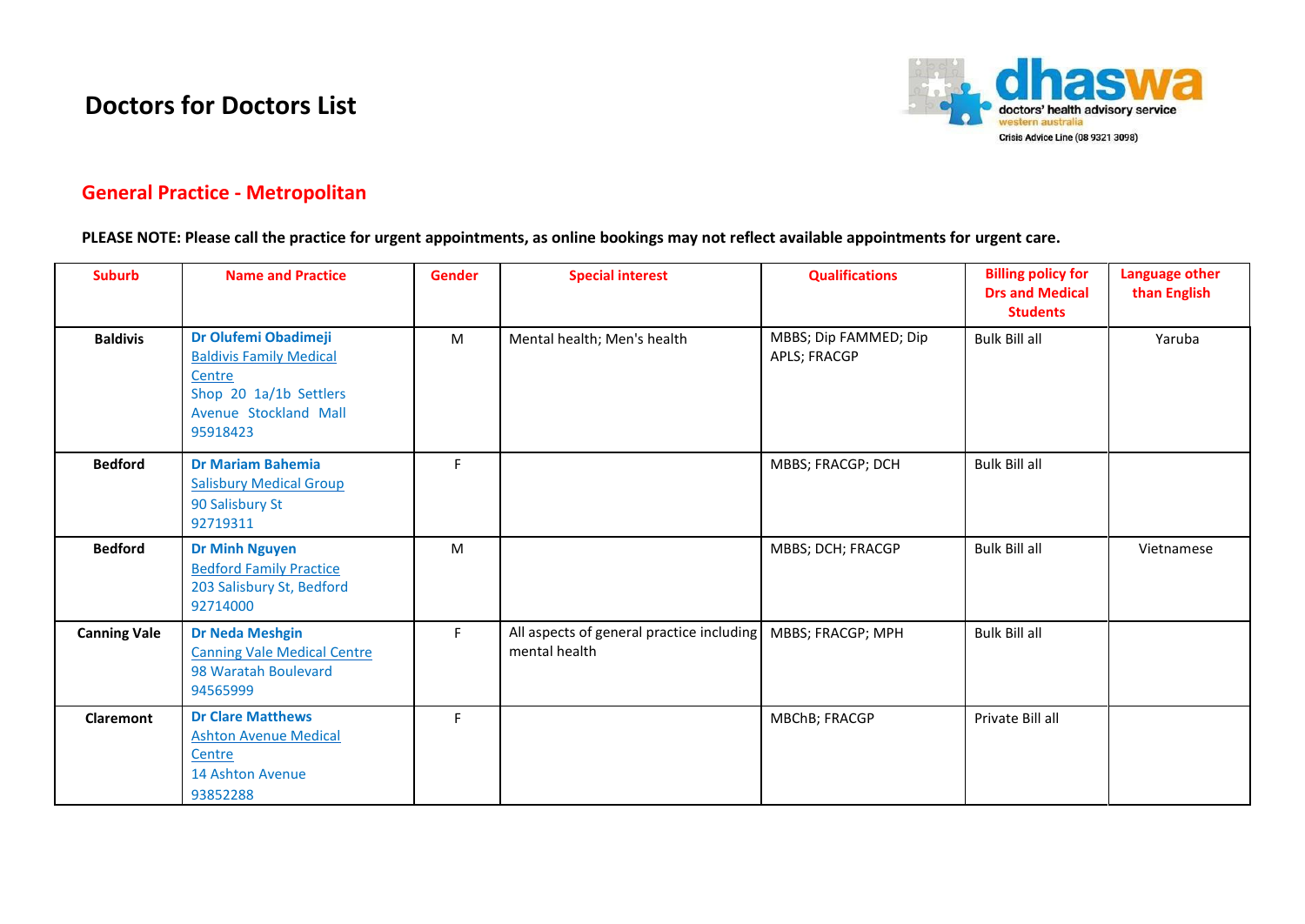| <b>Clarkson</b>           | <b>Dr Richard Hilditch</b><br><b>Key Largo Medical Centre</b><br>1/61 Ocean Keys Boulevard<br>64017444 | M         | Mental health; Skin; Minor<br>surgery; Men's Health                                                                       | MBChB; MRCS; MRCGP;<br><b>FRACGP</b>      | <b>Bulk Bill all</b>                                                |               |
|---------------------------|--------------------------------------------------------------------------------------------------------|-----------|---------------------------------------------------------------------------------------------------------------------------|-------------------------------------------|---------------------------------------------------------------------|---------------|
| Cottesloe                 | <b>Dr Nicholas Cooke</b><br><b>Painless Clinic</b><br>5/136 Railway Street<br>1300429411               | M         | Pain management including urgent<br>appointments and non opiod<br>options.                                                | MBBS; DRCOG; MRCGP;<br><b>FRACGP</b>      | <b>Bulk Bill Medical</b><br>Students                                |               |
| Currumbine                | <b>Dr Lauren Johnson</b><br>2/4 Hobsons Gate<br>9304 1120                                              | F         | Paediatrics, Women's Health,<br>Antenatal care, Postnatal care,<br>Breastfeeding, Infant care,<br>Eczema, Food allergies, | <b>MBBS; FRACGP</b>                       | Bulk bill all                                                       |               |
| <b>Dalkeith</b>           | <b>Dr Paulien de Boer</b><br><b>Dalkeith Medical Centre</b><br>9/81 Waratah Avenue<br>93867417         | F.        | Women's health; Aged care;<br>Paediatrics; Removal of small skin<br>cancers; Depression and anxiety                       | <b>BMBS; FRACGP</b>                       | <b>Bulk Bill all</b>                                                | Dutch, French |
| <b>Duncraig</b>           | <b>Dr Stephan Hellmuth</b><br><b>Glengarry Medical Group</b><br>2/57 Arnisdale Road<br>94479711        | M         | Holistic family practice                                                                                                  | MBBS; B. Med.Sci.(Hons);<br>Dip. Obs RCOG | Bulk Bill unless<br>patient prefers to<br>be<br>privately<br>billed | German        |
| <b>East Perth</b>         | <b>Dr Erik Beltz</b><br><b>East Perth Medical Centre</b><br>168 Adelaide Tce<br>92214242               | ${\sf M}$ | Paediatrics; Orthopaedics;<br>Women's health                                                                              | MD; FRACGP                                | <b>Bulk Bill all</b>                                                | Dutch         |
| <b>East Victoria Park</b> | <b>Dr Liz Kerr</b><br><b>Next Practice</b><br>1009-1015 Albany Highway<br>7905 7200                    | F         | Gynaecology/ Obstetrics; Shared<br>Antenatal Care; Men's health;<br>Mental health                                         | MBBS; FRACGP; Dip Obs                     | <b>Bulk Bill all</b>                                                |               |
| Edgewater                 | <b>Dr Claire Hill-Smith</b><br><b>St John Medical</b><br>21 Joondalup Drive<br>08 9400 7000            | F         | Chronic disease, women's health,<br>child health.                                                                         | RACGP fellow, RCGP (UK 2010)              | Bulk bill weekdays<br>Private billing other<br>days                 |               |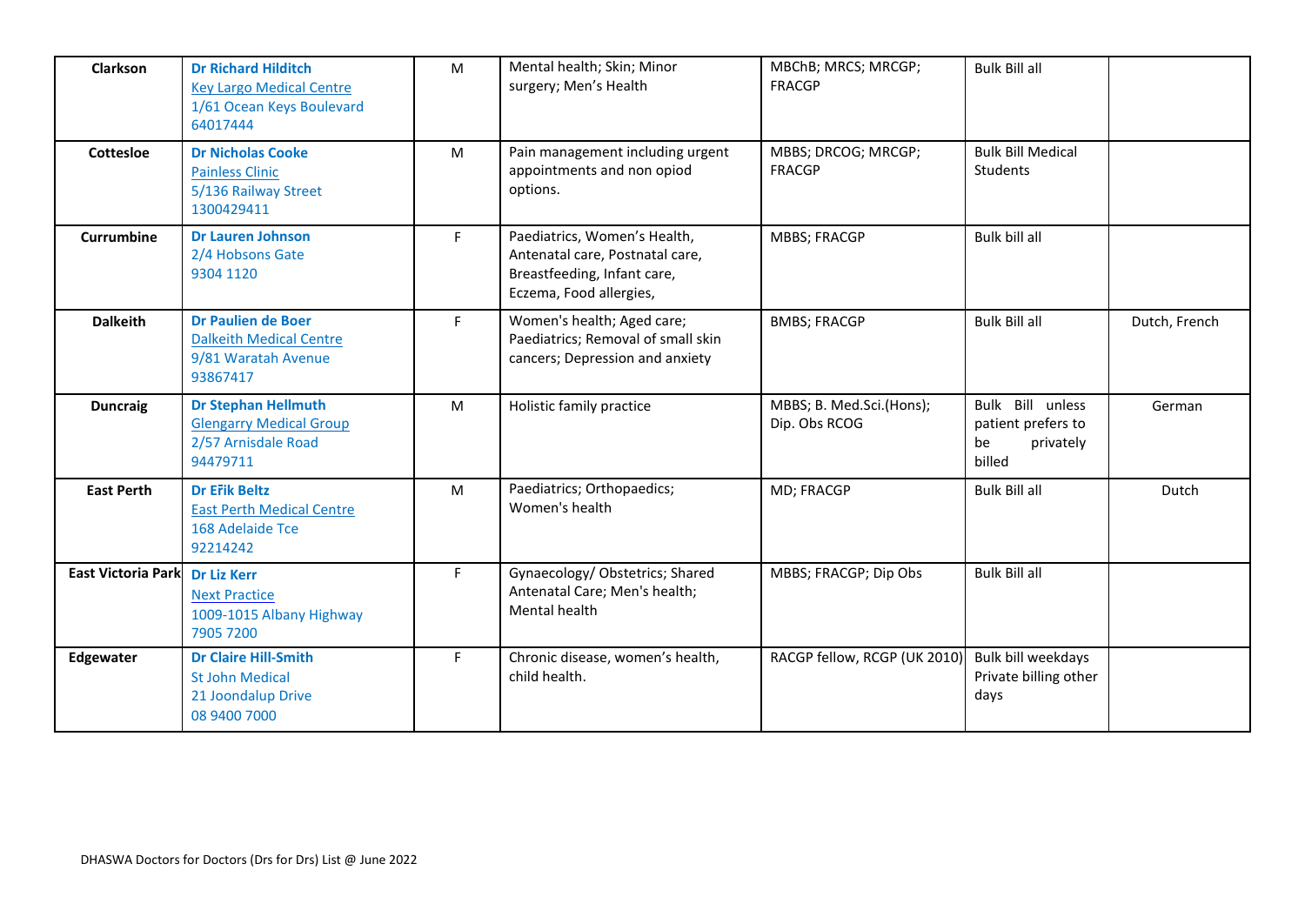| <b>Midland</b>       | <b>Dr David Hoffman</b><br><b>North Street Medical Centre</b><br><b>40 Great Northern Hwy</b><br>9274 2456 | M  | Medico - legal; Psychiatry; Substance<br>use; Internal medicine                                       | MBBS; LL.B.B; DCH;<br>FRACGP; MICGP                                                        | <b>Bulk Bill all</b>                 |
|----------------------|------------------------------------------------------------------------------------------------------------|----|-------------------------------------------------------------------------------------------------------|--------------------------------------------------------------------------------------------|--------------------------------------|
| Fremantle            | <b>Dr Stephen Adams</b><br><b>West End Medical</b><br>2 Bannister St<br>92261377                           | M  | Mens health, womens<br>health(including Mirena insertion,)<br>mental health and sexual health         | MA; MBBS; MRCGP; DCH                                                                       | <b>Bulk Bill all</b>                 |
| Fremantle            | <b>Dr Emily MacDonald</b><br><b>Ellen Health</b><br><b>Hampton Rd</b><br>92390200                          | F. | Gynaecology; Mirena insertion; Skin<br>cancer medicine; Skin checks; Minor<br>operations; Paediatrics | <b>MBBS; MRCGP</b>                                                                         | <b>Bulk Bill Medical</b><br>Students |
| Gwellup              | <b>Dr Deanne Sceales</b><br><b>Gwelup Medical Centre</b><br>North Beach Rd<br>92448588                     | F. | Women's health; Paediatrics and<br>adolescent health; Musculoskeletal<br>medicine; Mental health      | MBBS(Hons); BSc<br>Physiotherapy; Dip Child<br>Health; Dip Womens health;<br><b>FRACGP</b> | <b>Bulk Bill all</b>                 |
| <b>Helena Valley</b> | <b>Dr Melanie Wise</b><br><b>Helena Valley Medical</b><br>Centre<br>1/160 Scott Street<br>92551161         | F. | Womens health; Cosmetic<br>medicine; Children; Mental health                                          | <b>MBBS; FRACGP</b>                                                                        | <b>Bulk Bill all</b>                 |
| High<br>Wycombe      | <b>Dr Catherine Civil</b><br><b>Stirk Medical Group</b><br>32 Newburn Rd<br>94545233                       | F. | Remote and disadvantaged health;<br>Women's health; Mental health                                     | MBBS; FRACGP; FACRRM                                                                       | <b>Bulk Bill all</b>                 |
| Kalamunda            | <b>Dr Rebecca Hunt-Davies</b><br><b>Mead Medical</b><br>37 Elizabeth Steet<br>92934455                     | F. | Women's health                                                                                        | MBBS; FRACGP; DCH                                                                          | <b>Bulk Bill Medical</b><br>Students |
| <b>Kelmscott</b>     | <b>Dr Leif Thonell Kelvale</b><br><b>Medical Group</b><br>53 Railway Ave<br>94951230                       | M  | Skin and infectious diseases                                                                          | MBBCh; DTMH;<br>MFAMMED; DA; FRACGP                                                        | <b>Bulk Bill all</b>                 |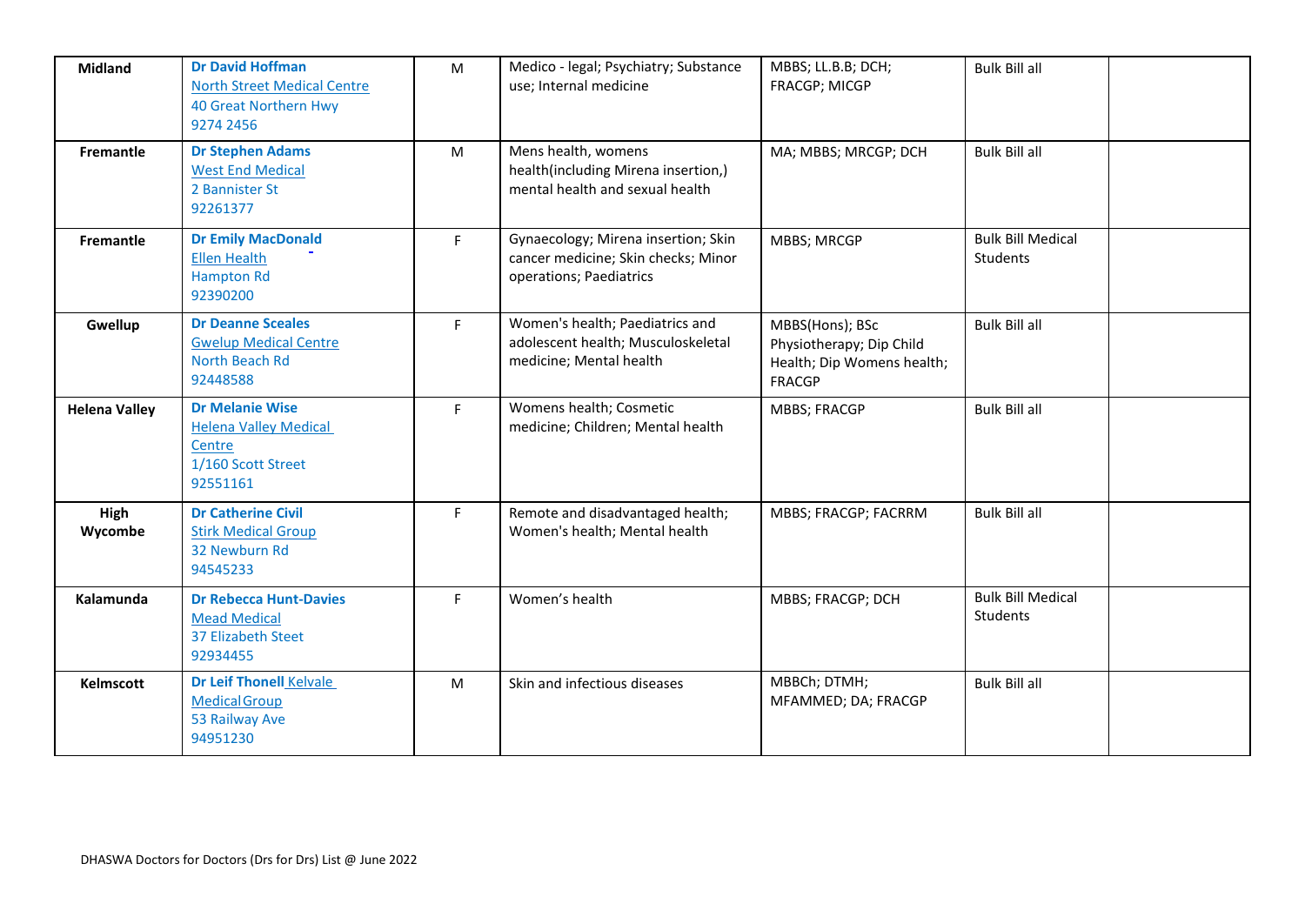| Lockridge          | <b>Dr David Adam</b><br>Lockridge Medical Centre<br>32 Weddall Road<br>62782555              | M  |                                                                                                                | MBBS; DCH; FRACGP                                       | <b>Bulk Bill all</b>                                                                             |  |
|--------------------|----------------------------------------------------------------------------------------------|----|----------------------------------------------------------------------------------------------------------------|---------------------------------------------------------|--------------------------------------------------------------------------------------------------|--|
| Lockridge          | <b>Dr Sarah Newman</b><br><b>Lockridge Medical Centre</b><br>32 Weddall Road<br>62782555     | F  |                                                                                                                | MBBS (Hons); FRACGP                                     | <b>Bulk Bill all</b>                                                                             |  |
| <b>Midland</b>     | <b>Dr Eboney Staker</b><br><b>40 Great Northern</b><br>Highway<br>08 9274 2456               | F  | Genetic medicine, Child Health,<br>Women's Health, Oncology                                                    | MMBBS BSc Hons FRACGP<br>Dip Pall Care Dip child health | Bulk bill all                                                                                    |  |
| <b>Mt Lawley</b>   | <b>Dr Cindy Ng</b><br><b>GP</b> on Beaufort,<br>691 Beaufort St<br>9262 8600                 | F. | Mental health, women's health                                                                                  | MBBA ( Hons), FRACGP,<br><b>DRANZCOG</b>                | <b>Bulk Bill all</b>                                                                             |  |
| <b>Mt Lawley</b>   | <b>Dr Sunita Chelvanayagam</b><br><b>Third Avenue Surgery</b><br>779 Beaufort St<br>92725533 | F  | Women's health; Antenatal care;<br>Mental health                                                               | MB; BCh; BAO; LRCP and<br>SI(NUI); FRACGP               | <b>Bulk Bill all</b>                                                                             |  |
| <b>Mt Lawley</b>   | <b>Dr Emilie Pitter</b><br><b>Lindisfarne Medical Group</b><br>697 Beaufort St<br>92722455   | F. | Women's health/family planning<br>including implanon/Mirena<br>insertion/removal; and shared<br>antenatal care | MBBS (Hons); FRACGP                                     | <b>Bulk Bill during office</b><br>hours, privately bill<br>for evenings and<br>Saturday mornings |  |
| <b>Mt Lawley</b>   | <b>Dr Simon Torvaldsen</b><br><b>Third Ave Surgery</b><br>779 Beaufort St<br>92725533        | M  | Pain management                                                                                                | <b>MBBS</b>                                             | <b>Bulk Bill all</b>                                                                             |  |
| <b>Nedlands</b>    | <b>Dr Eva Cronstedt</b><br>Nedlands Medical Centre<br>Suite 25, 88 Broadway<br>93898964      | F  | Preventative medicine; Chronic<br>health conditions; Children's<br>health; Women's health; Mental<br>health    | <b>MBBS</b>                                             | <b>Bulk Bill Medical</b><br>Students                                                             |  |
| <b>North Perth</b> | <b>Dr Jenny Fay</b><br>435 Fitzgerald St<br>9228 8173                                        | F  | Aged care, shared antenatal care                                                                               | MBBS; FRACGP; DRACOG                                    | Bulk bill all                                                                                    |  |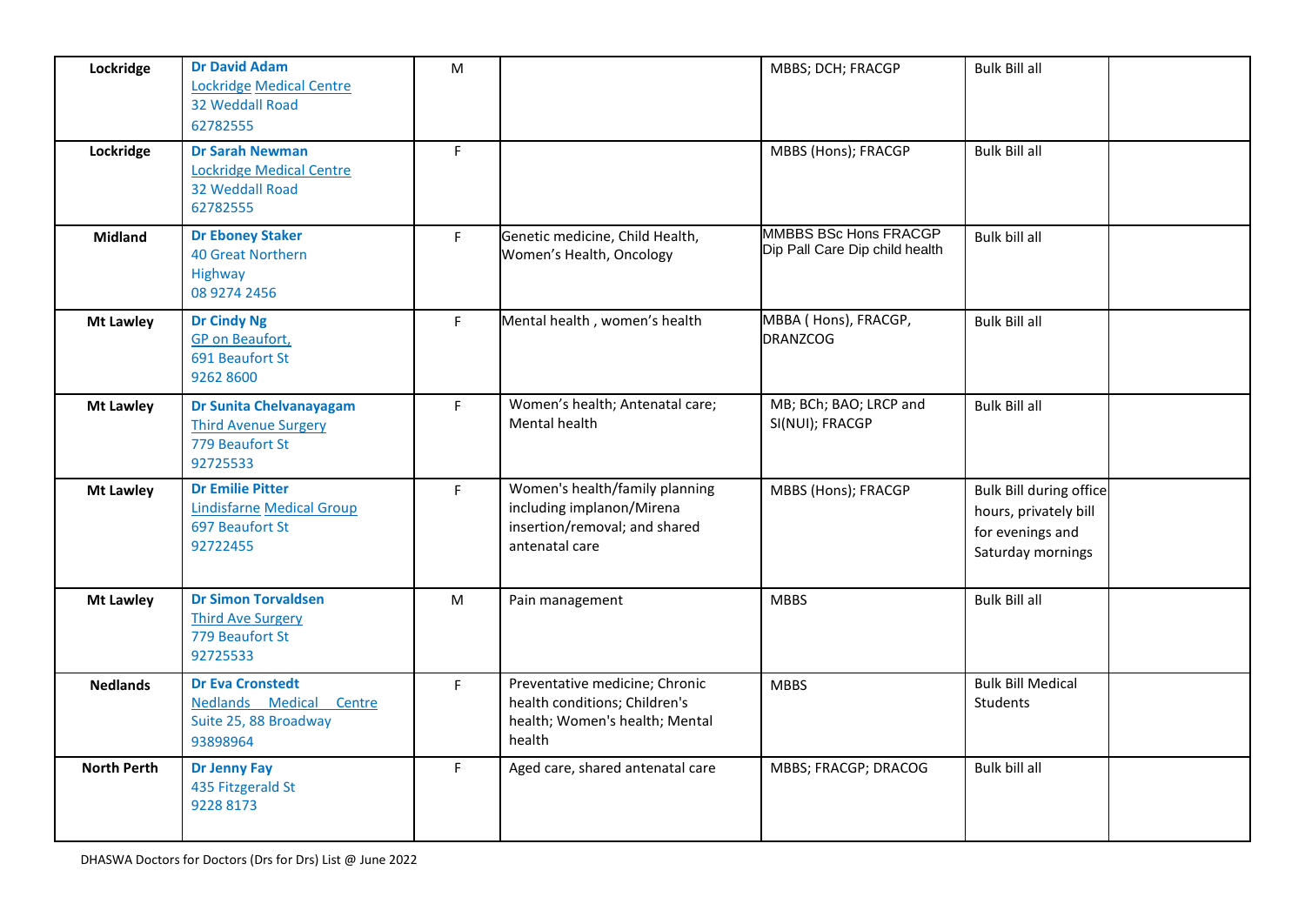| <b>Ocean Reef</b>   | <b>Dr Jana Combrinck</b><br><b>Ocean Reef Medical Centre</b><br>81 Marine Blvd<br>93075344                     | F. | Women's health; Mental health; Sexual<br>health; Paediatrics                              | MBBS; DRANZCOG; DCH                           | <b>Bulk Bill all</b>                                          |  |
|---------------------|----------------------------------------------------------------------------------------------------------------|----|-------------------------------------------------------------------------------------------|-----------------------------------------------|---------------------------------------------------------------|--|
| Palmyra             | <b>Dr Gina Varne</b><br><b>Leeuwin Medical Group</b><br>275 Canning Highway<br>93397799                        | F  |                                                                                           | <b>MBBS</b>                                   | Mostly Bulk Bill                                              |  |
| Scarborough         | <b>Dr Jack Faigenbaum</b><br><b>Scarborough Beach Medical</b><br>Centre<br>37 Scarborough Beach Rd<br>93418300 | M  |                                                                                           | <b>MBBS</b>                                   | <b>Bulk Bill all</b>                                          |  |
| <b>Shenton Park</b> | <b>Dr Helen Hankey</b><br><b>Churchill Health Centre</b><br>217 Nicholson Road<br>93813691                     | F. | Women's health; Mental health                                                             | MBBS(WA)                                      | <b>Discount Private</b>                                       |  |
| <b>Shenton Park</b> | <b>Dr Catherine Irvin</b><br><b>Onslow Road Family Practice</b><br>98 Onslow Road<br>93814733                  | F. |                                                                                           | <b>MBBS; FRACGP</b>                           | Privately bill new<br>patients, bulk bill<br>medical students |  |
| <b>Shenton Park</b> | <b>Dr Helen Wilcox</b><br><b>Shenton General Practice</b><br>209 Nicholson Rd<br>93818154                      | F  | Doctors' Health                                                                           | MB BS Hons. MClinRes<br><b>FRACGP DCH</b>     | <b>Bulk Bill all</b>                                          |  |
| <b>Shenton Park</b> | <b>Dr Nick McLernon</b><br><b>Shenton General Practice</b><br>209 Nicholson Rd<br>93818154                     | M  | Doctors' Health                                                                           | MB BS Hons. FRACGP DCH<br><b>DRANZCO</b>      | <b>Bulk Bill all</b>                                          |  |
| <b>Thornlie</b>     | Dr Madalena Jardim da<br><b>Camara Bennett</b><br>271 Spencer Road<br>92672888                                 | F. | Mental health, women's health<br>including IUD and Implanon, skin<br>checks, child health | MBChB; FRACGP; DCH                            | Bulk bill all                                                 |  |
| <b>Trigg</b>        | <b>Dr Kate Reid-Milligan</b><br><b>Trigg Healthcare Centre</b><br>63 Charles Riley Rd<br>94470600              | F. | Women's health/Sexual health;<br>Adolescent/Children's health                             | MBBS(Hons); B.Sc(Hons);<br>FRACGP; DCH; VGDWH | <b>Bulk Bill all</b>                                          |  |

DHASWA Doctors for Doctors (Drs for Drs) List @ September 2021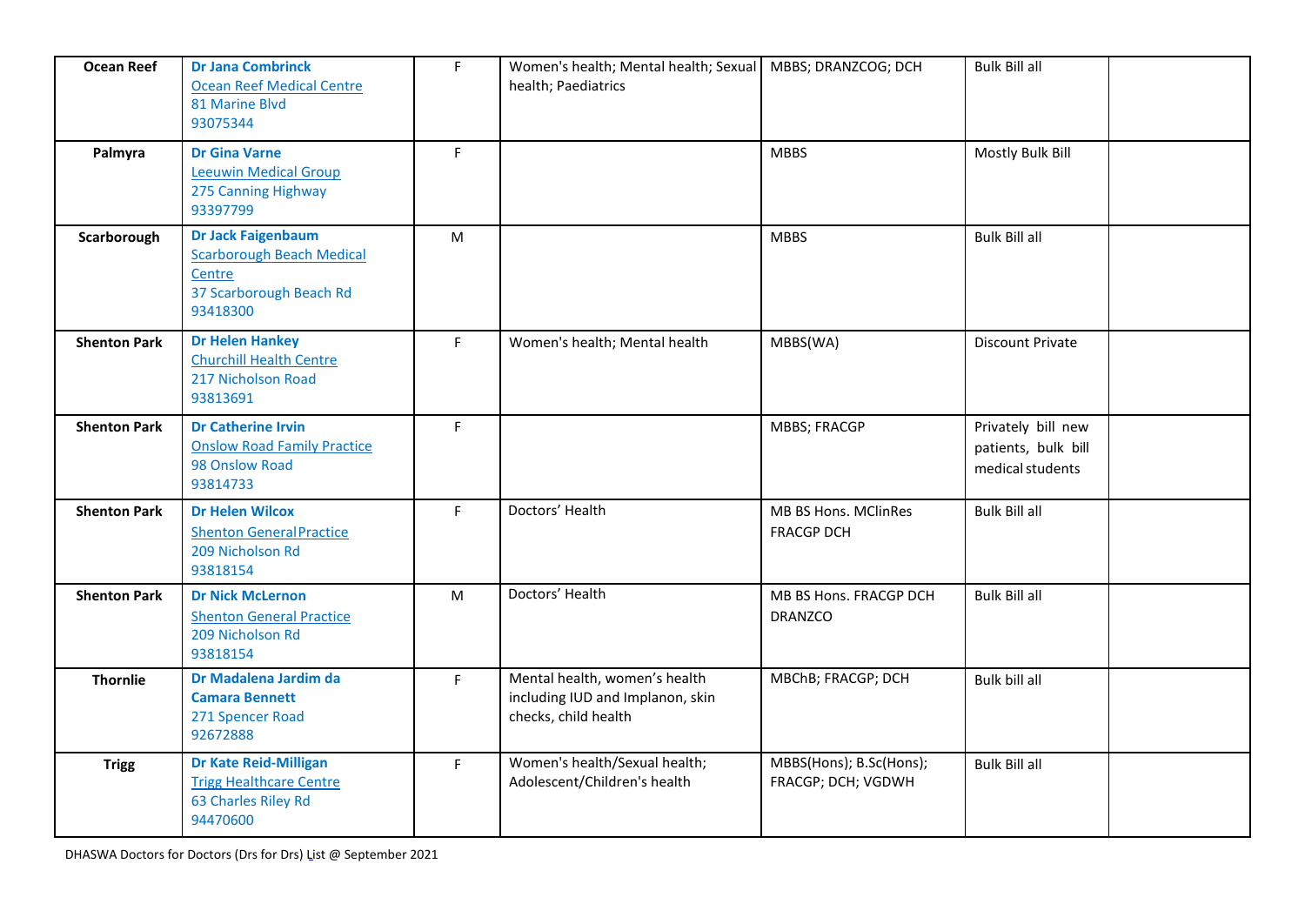| Wanneroo | <b>Dr Ashish Khanna</b><br><b>Brookside Medical Centre</b><br>1/981 Wanneroo Rd<br>65001550                         | м  | Dermatology; Mental Health;<br><b>Chronic Disease Management</b> | MBBS; MS Orthopaedics<br>(Delhi); MRCGP; FRACGP | <b>Bulk Bill all</b>                                              | Hindi; Punjabi;<br>Urdu |
|----------|---------------------------------------------------------------------------------------------------------------------|----|------------------------------------------------------------------|-------------------------------------------------|-------------------------------------------------------------------|-------------------------|
| Wembley  | <b>Dr Toni Christine Law</b><br><b>Glen Forrest Medical Centre</b><br>4 Hardy Rd<br><b>Glen Forrest</b><br>92988555 | F  |                                                                  | MBBS; FRACGP; MPH; TM;<br>DCH; & DRANZCOG       | Billing by<br>arrangement<br><b>Bulk bill medical</b><br>students |                         |
| Woodvale | <b>Dr Tabitha Holmes</b><br><b>Currambine Family Practice</b><br>Hobsons Gate, Currambine<br>9304 1120              | F. | Women's health; Mental health                                    | BSc Exercise Science; MBBS<br>(Hons); FRACGP    | <b>Bulk Bill all</b>                                              |                         |
| Woodvale | <b>Dr Sharon Vasey</b><br><b>Woodvale Park Medical</b><br>Centre<br>3 Trappers Dr, Woodvale WA<br>64017444          | F. | Mental health; Women's health;<br>Addiction medicine             | FRACGP; MRCGP;<br>MBBCh; DRCOG; DGM             | <b>Bulk Bill all</b>                                              |                         |
| Yokine   | <b>Dr Peter Cummins</b><br><b>Swan Street Surgery</b><br>135 Swan Street<br>93446144                                | M  |                                                                  | BA; MBBS                                        | <b>Bulk Bill all</b>                                              |                         |

## **GENERAL PRACTICE - Country**

| Australind     | <b>Dr Candice Simpson Leschenault</b><br>Medical Centre 7/12 Leisure Drive<br>97258471  | All aspects of general practice; Men's<br>health and chronic pain; Skin surgery | BAppSc(MLS); MBBS(Hons);<br>MIPH; FRACGP FARGP | Bulk Bill all |           |
|----------------|-----------------------------------------------------------------------------------------|---------------------------------------------------------------------------------|------------------------------------------------|---------------|-----------|
| <b>Bunbury</b> | <b>Dr Sanet Du Plessis</b><br><b>Brecken Health Care</b><br>12 -16 Vasse St<br>97918133 | Mental health                                                                   | <b>MBChB</b>                                   | Bulk Bill all | Afrikaans |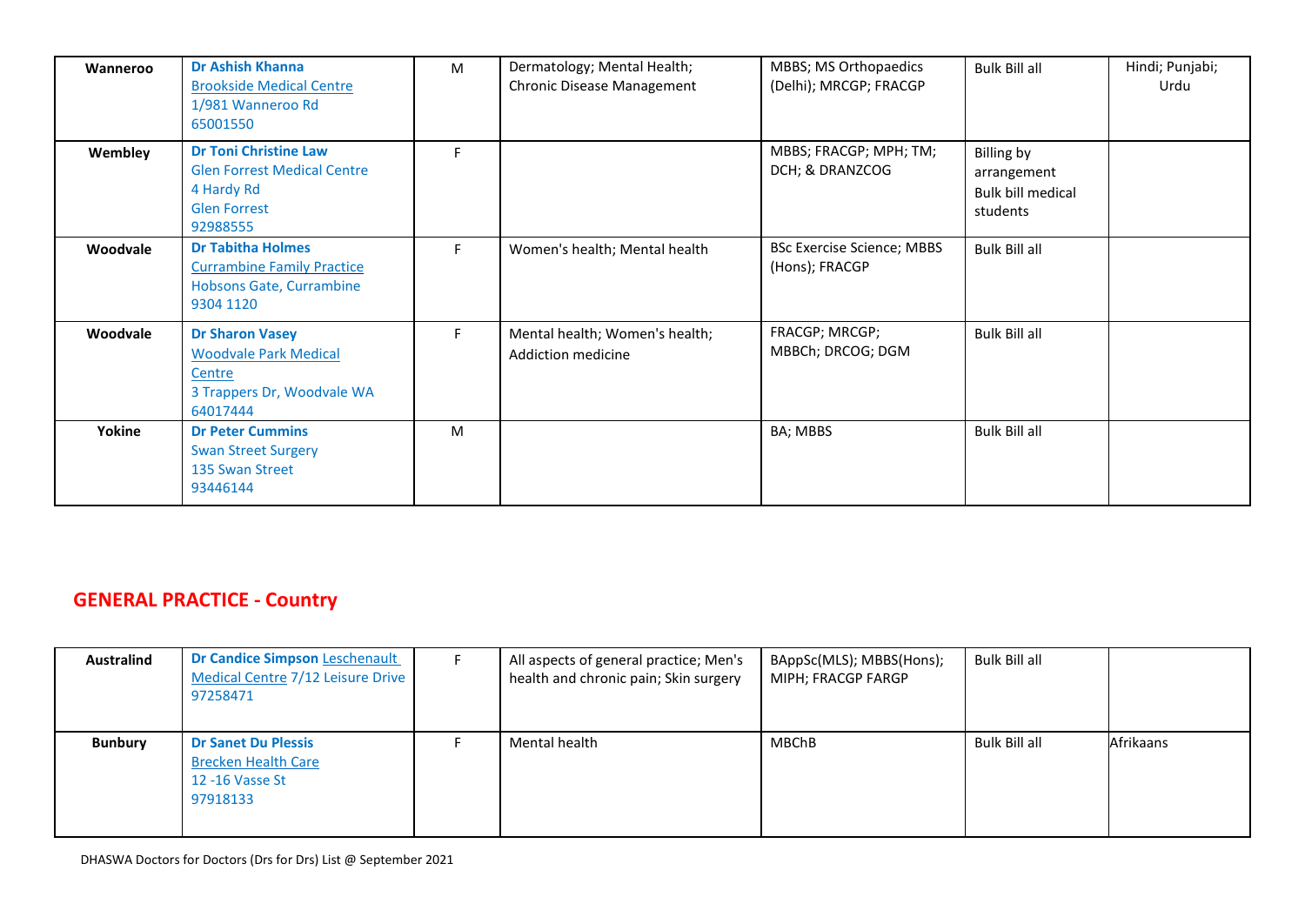| <b>Bunbury</b>   | <b>Dr Lauren Gibson</b><br>Dr Foster and Associates<br><b>Usher Surgery</b><br>124 Parade Rd<br>97952555 | F.        | Women's health and preventative<br>medicine                                 | MBBS(UWA); FACRRM;<br>DRANZCOG; Advanced<br>Diploma in Child Health                               | <b>Bulk Bill all</b> |          |
|------------------|----------------------------------------------------------------------------------------------------------|-----------|-----------------------------------------------------------------------------|---------------------------------------------------------------------------------------------------|----------------------|----------|
| <b>Bunbury</b>   | Dr Brendan O'Dea<br><b>Bunbury Medical Centre</b><br>207 Spencer St<br>97922666                          | M         | Family medicine; sports /<br>musculoskeletal; obstetrics and<br>gynaecology | MBBS; FRACGP; DRANZCOG                                                                            | <b>Bulk Bill all</b> |          |
| <b>Bunbury</b>   | <b>Dr Nerissa Pecache</b><br><b>Brecken Health Care</b><br>12 - 16 Vasse St<br>97918133                  | F.        | Paediatrics; neonatology; skin cancer<br>medicine                           | MD; FPPS                                                                                          | Mixed billing        | Filipino |
| <b>Bunbury</b>   | <b>Dr Christopher Redgment</b><br><b>Brecken Health Care</b><br>12 - 16 Vasse St<br>97918133             | ${\sf M}$ | Fertility; Implanon/Mirena;<br>Occupational medicine                        | MBChB; Diploma Occupational<br>Medicine; Diploma Family<br>Planning; FRCOG; FRACGP; M.<br>Rep.Med | <b>Bulk Bill all</b> |          |
| <b>Bunbury</b>   | <b>Dr David Waycott</b><br>Dr Foster and Associates<br><b>Usher Surgery</b><br>124 Parade Rd<br>97952555 | M         | <b>Obstetrics; Paediatrics and Rural</b><br>medicine                        | MBBS (UWA); FRACGP;<br><b>DRANZCOG</b>                                                            | <b>Bulk Bill all</b> |          |
| <b>Dalyellup</b> | <b>Dr Ivan Jansz</b><br><b>Dalyellup Family Medical</b><br>Centre<br>U 11/135 Norton -<br>97956422       | M         | Obstetric Anaesthesia; Dysautonomia                                         | MBBS; FRACGP; Dip RACOG<br>(UK)                                                                   | <b>Bulk Bill all</b> |          |
| Eaton            | <b>Dr Paul King</b><br><b>Integro Health</b><br>L1 3/8 Cassowary Bend<br>97879072                        | M         | Mental health; referred psychological<br>therapy through MHCP               | <b>MBBS; FRACGP</b>                                                                               | Discount private     |          |
| Kununoppin       | <b>Dr Brian Walker</b><br><b>Wheatbelt General Practice</b><br>24 Hughes Street<br>96830204              | M         | Skin cancer surgery                                                         | MB, ChB, FRACGP                                                                                   | <b>Bulk Bill all</b> | German   |